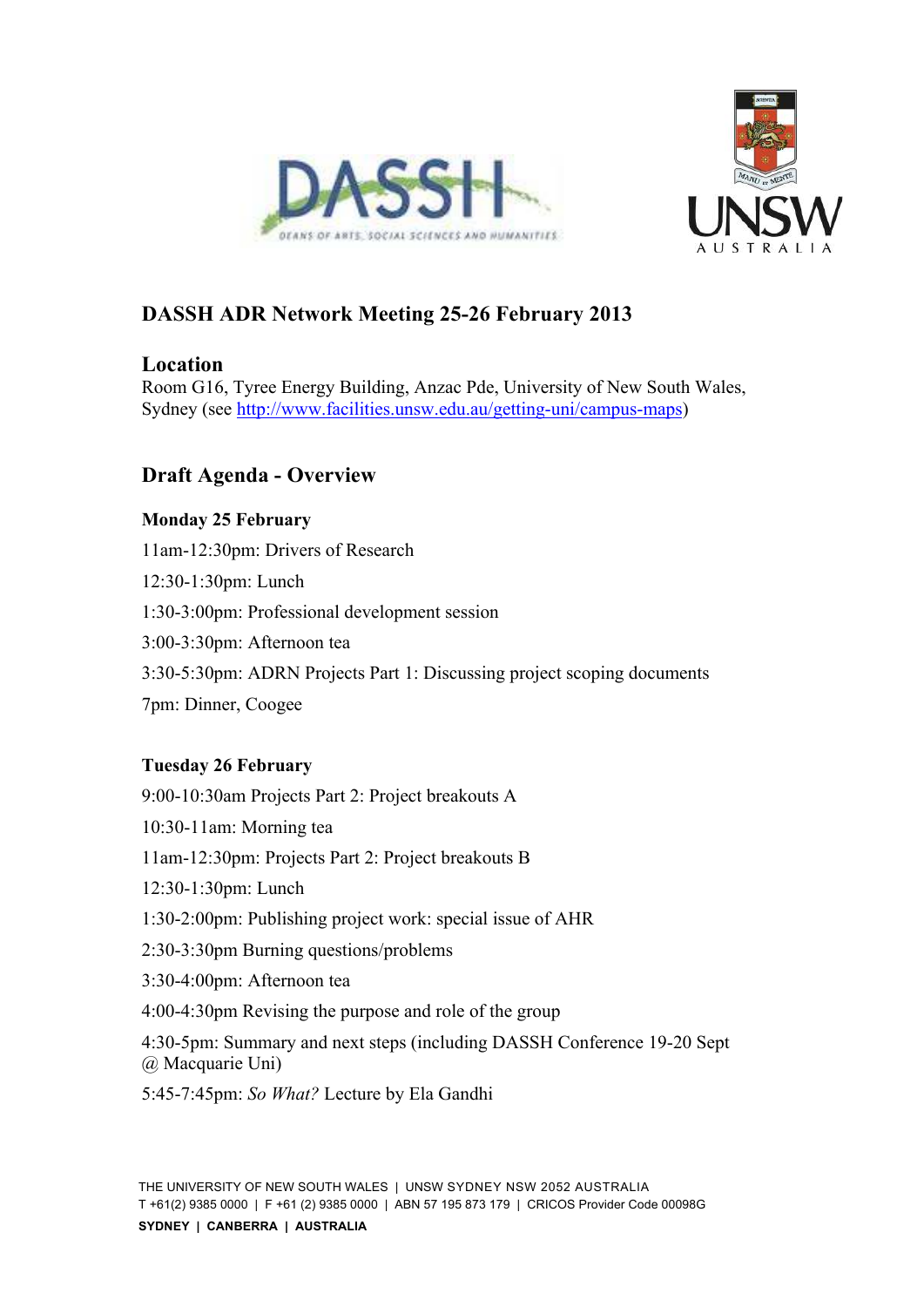# **Full Draft Agenda Monday 25 February**

# **11am-12:30pm: Drivers of Research**

*What are the drivers of research; how do they influence current decisions and how might we be influential in relation to these drivers?* 

*Purpose:* The purpose of this session will be both information sharing (about the drivers of research: ERA, HERDC, block grant funding, rankings etc) and analysis about the tension between these drivers. We will discuss how these drivers are currently used in our Universities at different levels and how we currently and might in the future influence Deans and University Senior Executives in regard to research drivers

*Presenter(s):* To be confirmed

# **12:30-1:30pm: Lunch**

## **1:30-3:00pm: Professional development session**

#### **3:00-3:30pm: Afternoon tea**

# **3:30-5:30pm: ADRN Projects Part 1: Discussing project scoping documents**

*Purpose:* The purpose of this session is to discuss the scoping documents as a group and to have a dialogue about scope, feasibility, purpose, urgency and future directions/steps of the projects. For example, providing constructive ideas as to how these can be further developed; considering what might be included/excluded; which projects are most urgent for the group to progress; which projects should be short, medium longer term goals and how might we resource them; who might take responsibility for what. If scoping documents have not yet been produced, we will use the time to consider scope.

*Requirements:* ADRs will be sent any of the completed project scoping documents prior to the meeting for reading. Team leaders to prepare some questions/ideas for discussion (in case they are needed)

*Time allocated:* 2 hours (20-30mins per project)

#### **7pm Dinner, Coogee**

#### **Tuesday 26 February**

#### **9:00-10:30am Projects Part 2: Project breakouts A**

*Purpose:* To brainstorm the development of sections or key parts of the Projects.

THE UNIVERSITY OF NEW SOUTH WALES | UNSW SYDNEY NSW 2052 AUSTRALIA T +61(2) 9385 0000 | F +61 (2) 9385 0000 | ABN 57 195 873 179 | CRICOS Provider Code 00098G **SYDNEY | CANBERRA | AUSTRALIA**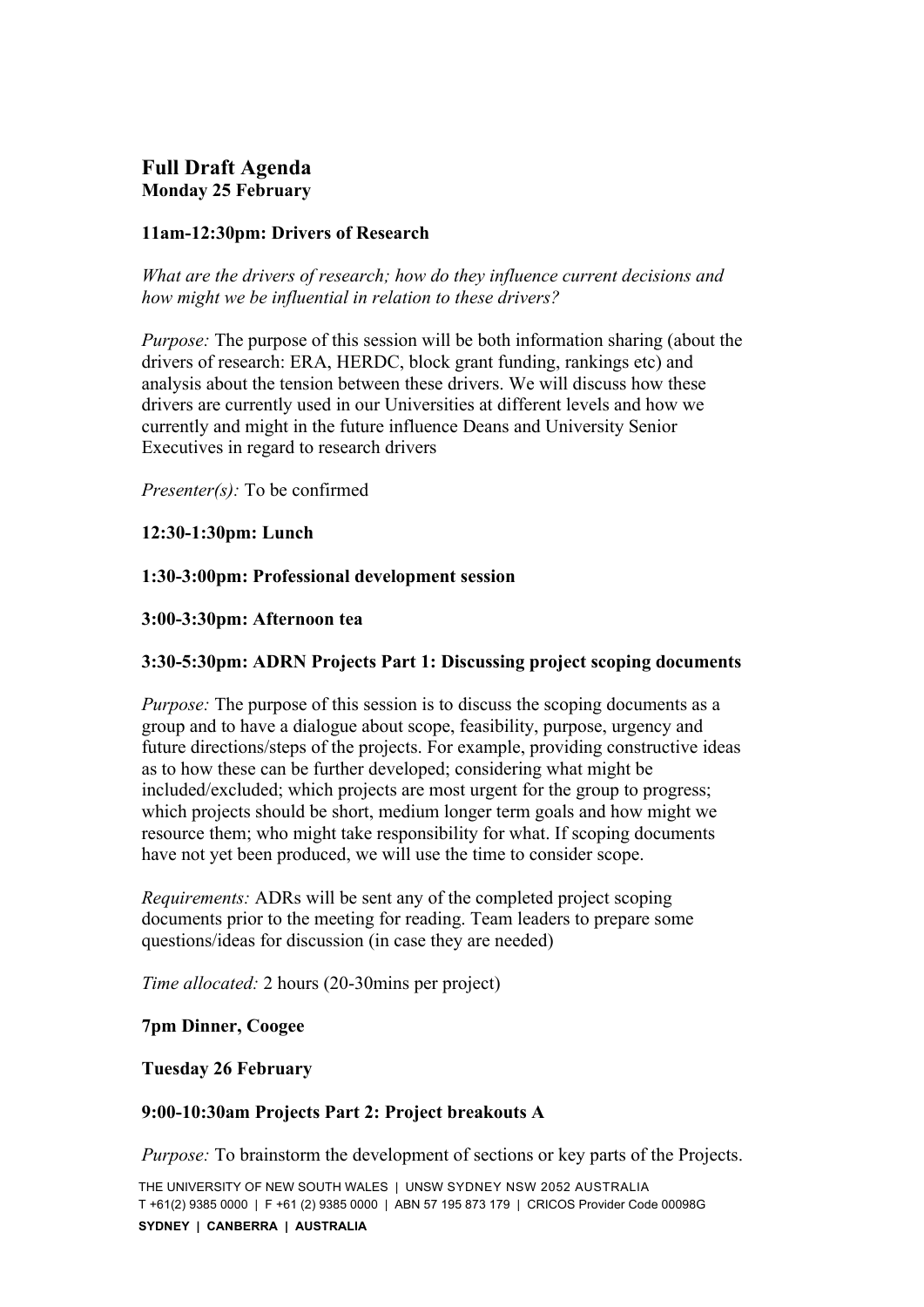This may be to write a more developed research plan, develop a literature review plan or other tasks for a research assistant; to brainstorm the content of a survey or other research tool; to write sections of a draft paper; or to identify key literature to inform research etc.

*Requirements:* Please bring a laptop if you have one; consider which project group you'd most like to commit to; read any documentation circulated by the Project team leader. You will have a chance to provide input to more than one project (see next session)

*Time allocation:* 1.5hrs, which will include a 3min feedback of 3 key points per group at the end of the session.

## **10:30-11am: Morning tea**

## **11am-12:30pm: Projects Part 2: Project breakouts B**

*Purpose:* To further progress the ideas and work developed in Project Breakouts A and provide ADRs with the opportunity to comment on / contribution to other projects.

*Time allocation:* 3x30mins, which will allow for groups to switch tables and cover 3 projects.

#### **12:30-1:30pm: Lunch**

#### **1:30-2:00pm: Publishing project work: special issue of AHR**

*Purpose:* To discuss the potential to publish project work and to devise an approach, plan and timeline for this (including a coordinator/editor).

#### **2:30-3:30pm Burning questions/problems**

*Purpose:* To provide an opportunity for sharing solutions to burning problems experienced by more than one party. A box will be provided for people to submit burning questions or problems.

*Requirements:* Consider and bring along burning problems or questions that you'd be keen to hear other people's views/ approach on

#### **3:30-4:00pm: Afternoon tea**

#### **4:00-4:30pm Revising the purpose and role of the group**

*Purpose:* to revise the purpose of the group and to discuss whether and, if so, how we obtain a stronger voice in DASSH and/or in relation to other bodies.

## **4:30-5pm: Summary and next steps (including DASSH Conference 19-20 Sept @ Macquarie Uni)**

THE UNIVERSITY OF NEW SOUTH WALES | UNSW SYDNEY NSW 2052 AUSTRALIA T +61(2) 9385 0000 | F +61 (2) 9385 0000 | ABN 57 195 873 179 | CRICOS Provider Code 00098G **SYDNEY | CANBERRA | AUSTRALIA**